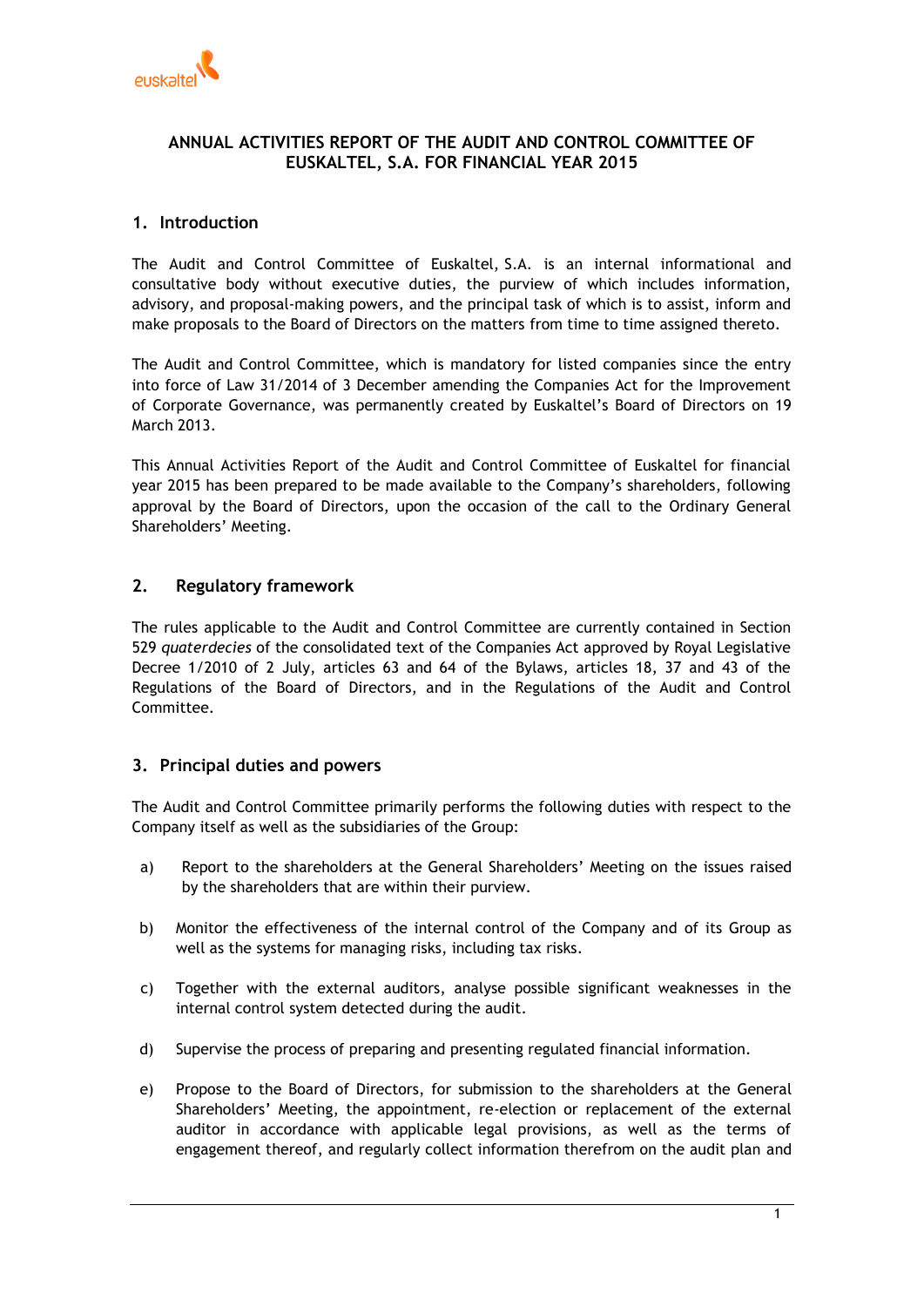

the implementation thereof, in addition to preserving its independence in the performance of its duties.

- f) Supervise the internal audit activity of the Company.
- g) Establish appropriate relations with the external auditors to receive information on those issues that might risk the independence thereof, for examination by the Committee, and any others related to the audit process, as well as such other communications as are provided for in the laws on auditing and in auditing rules.
- h) On an annual basis, and prior to the issuance of the audit report, issue a report expressing an opinion on the independence of the external auditors and summarise the activities of the Committee. This report must in all cases make a pronouncement regarding the provision of the additional services referred to in the preceding section, considered individually and as a whole, other than the legal audit, and in relation to the rules on independence or the legal provisions governing auditing.
- i) Provide an advance report to the Board of Directors on all of the matters provided by law, the Bylaws and the Regulations of the Board of Directors, and particularly regarding (i) the financial information that the Company must periodically publish; (ii) the creation or acquisition of interests in special purpose entities or entities domiciled in territories or countries considered to be tax havens; (iii) related-party transactions; and (iv) the financial terms and accounting impact of structural and corporate changes that the Company plans to carry out, and especially the exchange ratio for the proposed transaction.

The Audit and Control Committee shall also perform the following specific duties:

## **With respect to information and internal control systems**

- Supervise the process of preparing regulated financial information relating to the Company and any group and the integrity thereof, reviewing compliance with regulatory requirements, the proper determination of the scope of consolidation, and the correct application of accounting standards.
- - Analysing the annual accounts following the close of each financial year, examining the draft opinion of the external auditors, discussing with them the content of the annual accounts and the audit report, and submitting recommendations to the Board of Directors regarding the formulation of the annual accounts.
- Periodically review the internal control and risk management systems, such that the principal risks are properly identified, managed and reported.
- Endeavour to ensure the independence and efficacy of the internal audit function; propose the selection, appointment, re-election and termination of the head of the internal audit department; propose the department's budget; receive periodic reports on its activities; and verify that senior management take account of the conclusions and recommendations of its reports.
- Establish and supervise a mechanism allowing employees to report confidentially, and anonymously if deemed appropriate, potentially significant irregularities that they become aware of at the Company, especially those of a financial and accounting nature.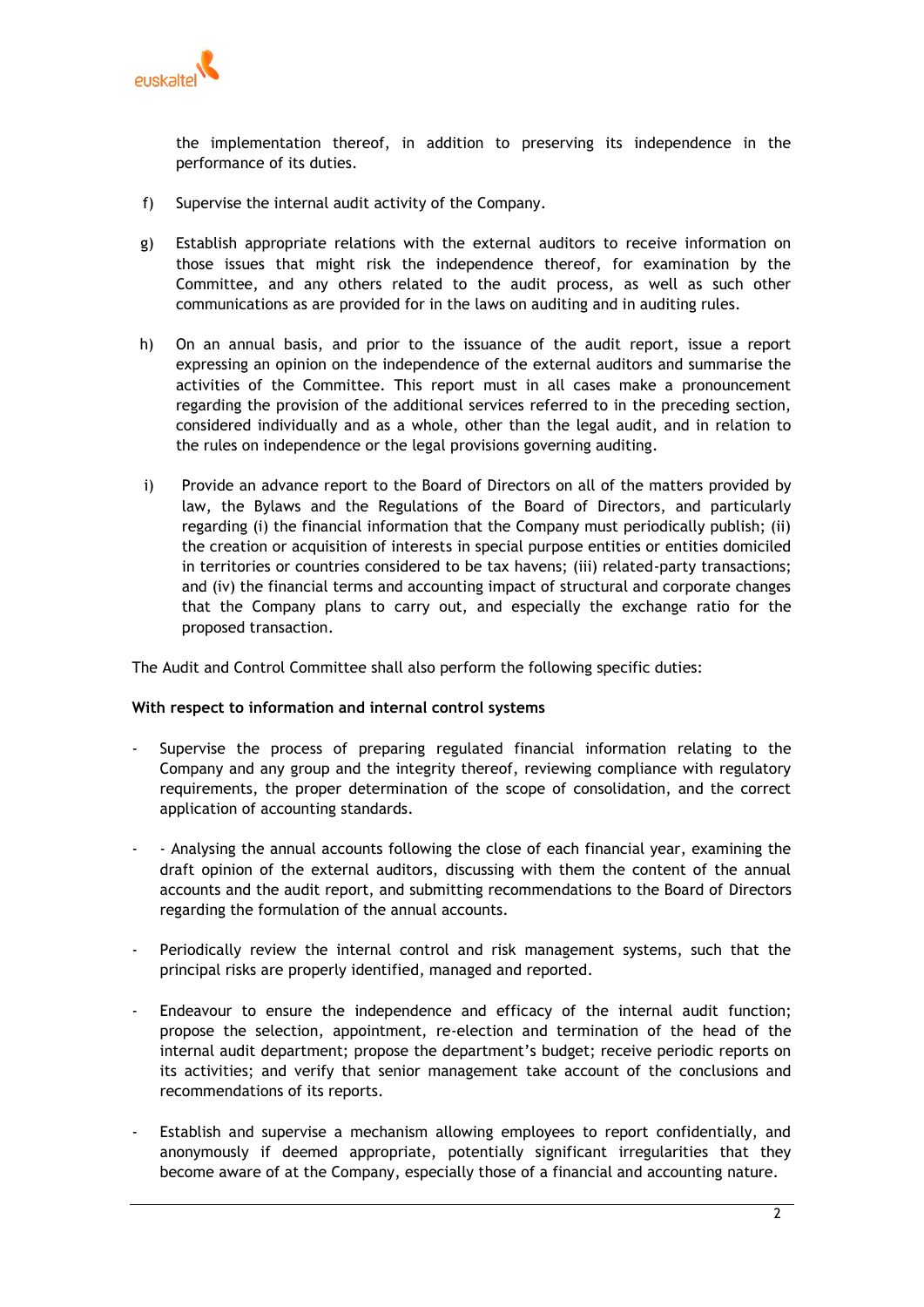

## **With respect to the external auditor**

- Submit to the Board proposals for selection, appointment re-election and replacement of the external auditor, as well as of the terms of engagement thereof.
- Endeavour to ensure that the remuneration of the external auditor for its work does not compromise the quality or independence thereof.
- Ensure that the external auditor holds an annual meeting with the full Board of Directors to report thereto on the work performed and any changes in the accounting and risk situation of the Company.
- Regularly receive from the external auditor information regarding the audit plan and the results of the implementation thereof, and verify that senior management takes into account the recommendations thereof.
- Ensure the independence of the external auditor and, to that end, (i) that the Company disclose a change of auditor to the National Securities Market Commission (*Comisión Nacional del Mercado de Valores*) as a significant event and accompany therewith a declaration regarding any disagreements with the outgoing auditor and, if any, regarding the content thereof; (ii) that the Company and the auditor comply with applicable legal provisions regarding the provision of non-audit services, and (iii) in the event of the external auditors' resignation, that it examines the circumstances giving rise thereto.
- Encourage the assumption by the auditor of the consolidated group to take responsibility for auditing the companies of the group.

#### **With respect to the risk policy and risk management**

- Identify the various types of risk (operational, technological, financial, legal, reputational) facing the Company, including (among financial or economic risks) contingent liabilities and other off-balance sheet risks.
- Identify the risk level determinations that the Company deems acceptable.
- Identify the measures contemplated to mitigate the impact of identified risks in the event that they materialise.
- The information and internal control systems that will be used to monitor and manage the aforementioned risks, including contingent liabilities and other off-balance sheet risks.

#### **With respect to obligations specific to listed companies**

The Audit and Control Committee has the specific duty of reporting to the Board of Directors prior to the latter making the corresponding decisions, on:

a) The financial information that the Company must periodically make public due to its status as listed company. The Audit Committee must ensure that the half-yearly financial reports and the interim management statements are drawn up using the same accounting standards as that annual accounts and, to that end, consider the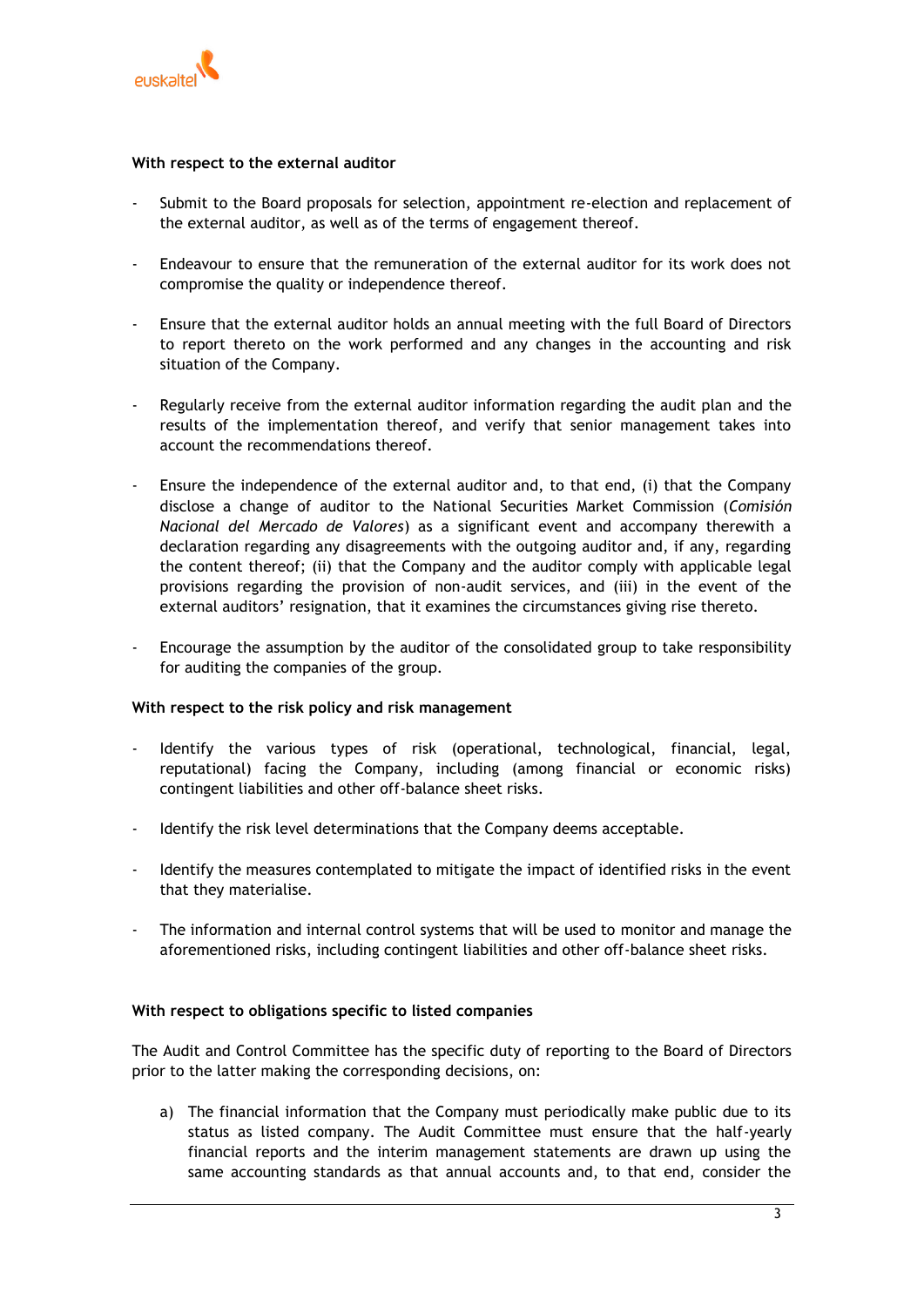

appropriateness of a limited review of the half-yearly financial reports by the external auditor.

- b) The creation or acquisition of equity interests in special purpose entities or entities registered in countries or territories regarded as tax havens, as well as any other transactions or operations of a similar nature that, due to their complexity, might diminish the transparency of the group.
- c) Related-party transactions as defined by the law from time to time in effect.
- d) The financial terms and accounting impact of structural and corporate changes that the Company plans to carry out, and especially the exchange ratio for the proposed transaction.

# **With respect to the Company's corporate governance obligations.**

- Conduct a periodic review of the Company's internal corporate governance rules, and propose to the Board of Directors, for the approval thereof or for submission to the shareholders at a General Shareholders' Meeting, such amendments and updates as may contribute to the development and ongoing improvement thereof.
- Promote the Company's corporate governance strategy. Supervise compliance with legal requirements and with the internal rules of conduct and internal corporate governance rules of the Company.
- Periodically evaluate the suitability of the Company's corporate governance system, so that it may fulfil its mission of promoting the Company's interest and take account, as appropriate, of the legitimate interests of other stakeholders.
- Know, promote, guide and supervise the Company's actions on corporate social responsibility and sustainability matters, endeavouring to ensure that they are focused on the creation of value, and report thereon to the Board of Directors or to the Executive Committee, if any.
- Monitor the corporate social responsibility strategy and policies and evaluate the level of compliance therewith.
- Know, promote, guide and supervise the Company's actions on corporate social responsibility and report thereon to the Board of Directors or to the Executive Committee, if any.
- Supervise the strategy for communications and relations with shareholders and investors, including small and medium shareholders
- Supervise and evaluate the stakeholder relations processes.
- Evaluate all matters relating to the non-financial risks of the company, including operational, technological, legal, social, environmental, political and reputational risks.
- Coordinate the process of reporting non-financial and diversity-related information in accordance with applicable legal provisions and international benchmarks.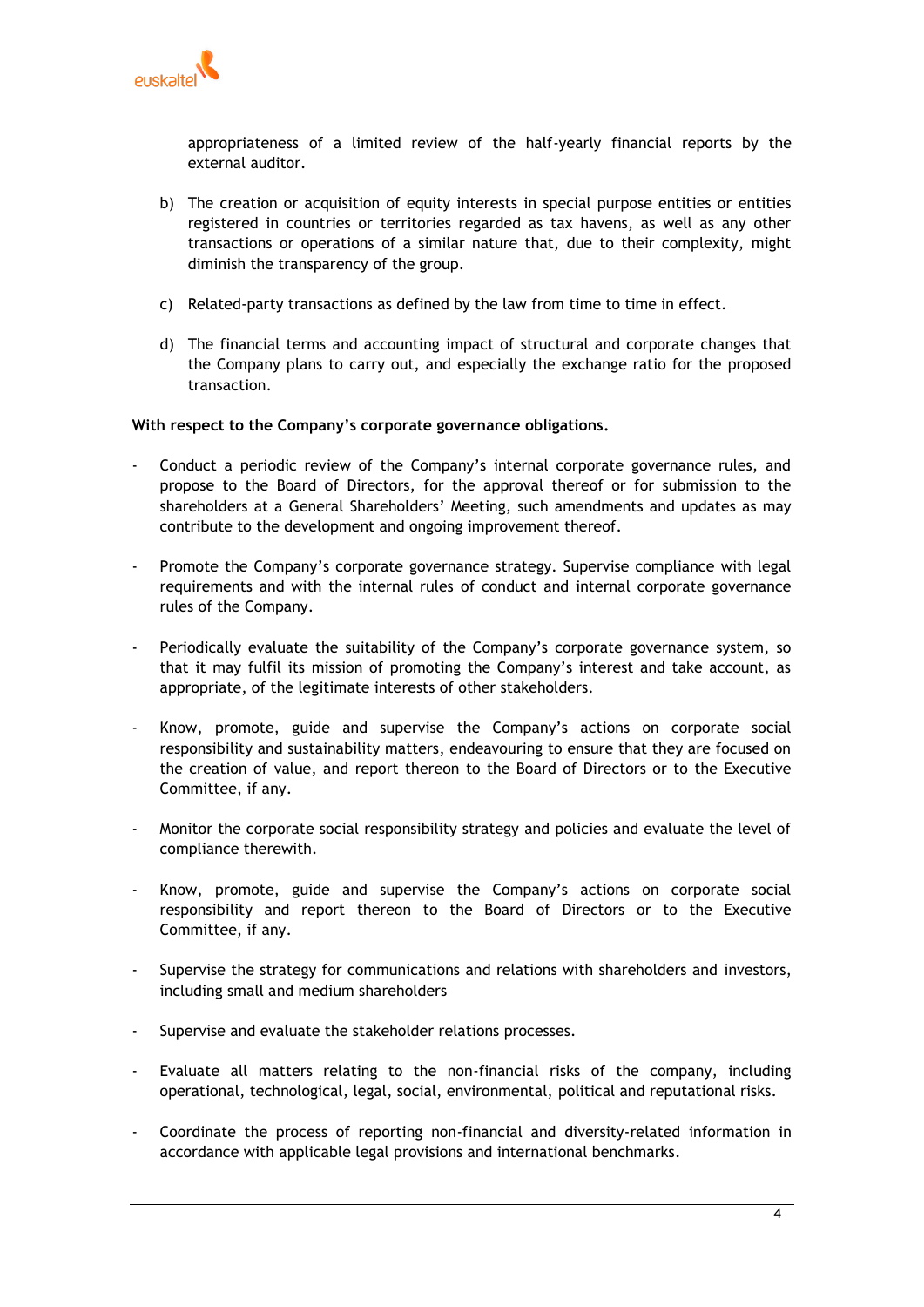

Report on the Company's Annual Corporate Governance Report prior to the approval thereof, obtaining for such purpose the reports of the Appointments and Remuneration Committee with respect to the sections of such report that are within its purview.

# **4. Composition of the Committee**

The Audit and Control Committee shall be made up of a minimum of three and a maximum of five external (i.e. proprietary and independent) Directors appointed by the Company's Board of Directors, a majority of whom must be independent Directors.

The standard for selecting the members of Euskaltel's Audit and Control Committee, and particularly regarding the selection of the Chair thereof, take account of their knowledge and experience in accounting, auditing or risk management.

As of 31 December 2015, the Audit and Control Committee is composed of four external (independent and proprietary) Directors:

| Name                       | Committee<br>position | <b>Class</b> | Date of first<br>appointment | Date of most<br>recent<br>appointment |
|----------------------------|-----------------------|--------------|------------------------------|---------------------------------------|
| Mr Iñaki Alzaga Etxeita    | Chair                 | Independent  | 06/05/2015                   | 06/05/2015                            |
| Ms Alicia Vivanco González | Member                | Proprietary  | 19/03/2013                   | 19/03/2013                            |
| Mr Richard David Alden     | Member                | Independent  | 19/03/2013                   | 19/03/2013                            |
| Ms Bridget Cosgrave        | Member                | Independent  | 19/03/2013                   | 19/03/2013                            |

Mr Iñaki Alzaga Etxeita has held the position of Chairman of the Audit and Control Committee since 1 June 2015, when he replaced Ms Alicia Vivanco González, who voluntarily resigned from the post, in order to conform the composition of the Committee to good corporate governance best practices, which recommend, among other things, that the Chairmanship of the consultative Committees of the Board of Directors be held by independent external directors.

Ms Alicia Vivanco González continues to be a member of the Audit and Control Committee.

The Secretary of the Board of Directors, Mr Francisco Javier Allende Arias, acts as Secretary of the Appointments and Remuneration Committee.

## **5. Meetings held, reports reviewed and appearances**

The Audit and Control Committee meets four times per year in order to review the periodic financial information to be submitted to the authorities and the information to be approved by the Board of Directors.

It will also meet whenever called by its Chair, who must do so whenever the Board of Directors or the Chair thereof requests the issuance of a report or the adoption of proposals and, in any case, whenever requested by one third of the members of the Committee itself.

The Chair of the Audit and Control Committee may also call a meeting when appropriate for the proper performance of its duties..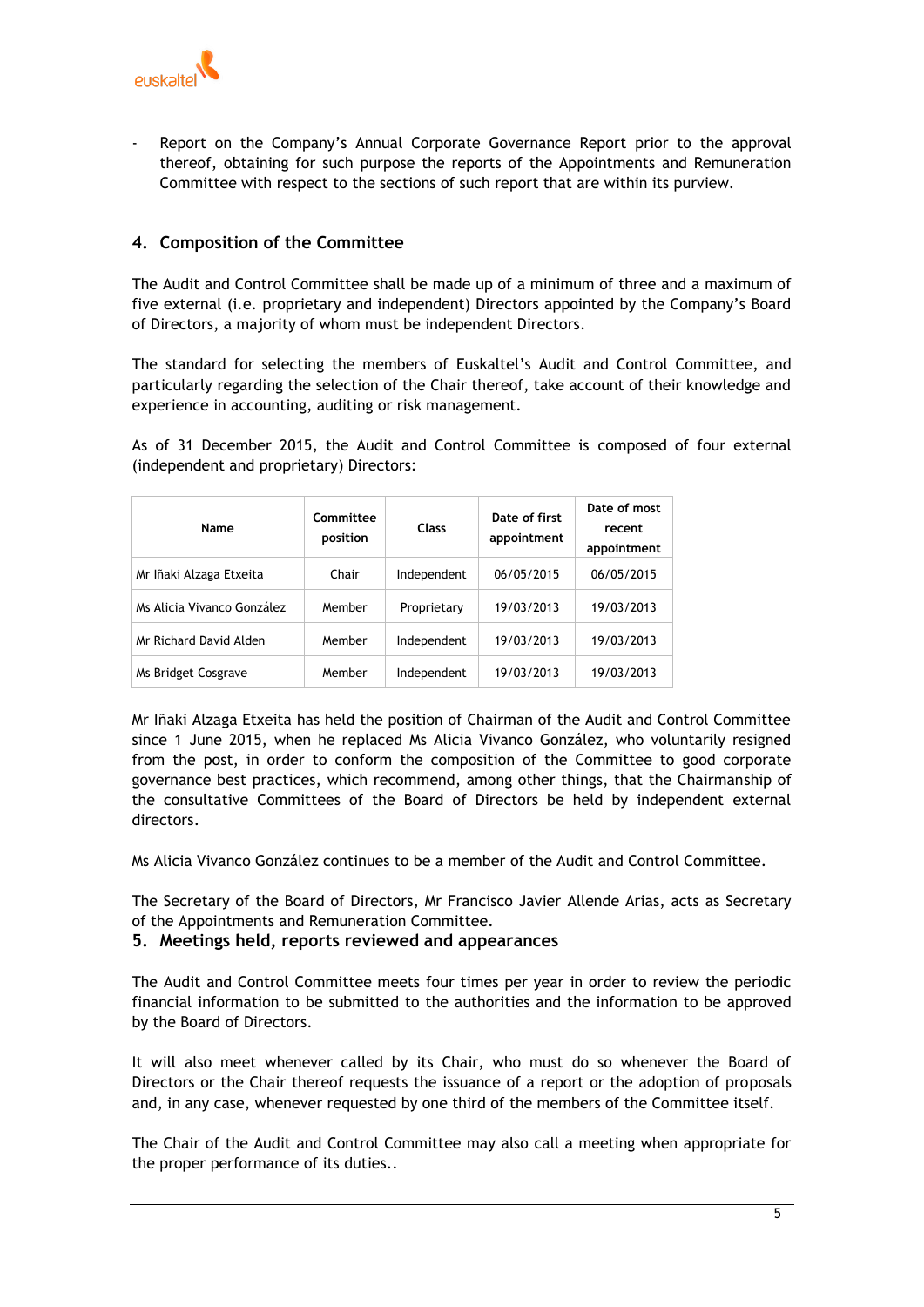

The Audit and Control Committee has formally met on five occasions during financial year 2015, in addition to working sessions and specific meetings on particular topics.

All meetings were held at the registered office of Euskaltel, S.A. located at Parque Tecnológico, edificio 809, in Derio (Biscay).

The level of attendance at the meetings was as follows:

| Number of meetings         |           |    |      | 5  |        |
|----------------------------|-----------|----|------|----|--------|
| Possible<br>meeting        | attendees | at | each | 4  |        |
| Possible attendees         |           |    |      | 20 | 100.0% |
| Attendance in person       |           |    |      | 18 | 90.0%  |
| Proxies given to the Chair |           |    |      | 2  | 10.0%  |
| Other proxies              |           |    |      |    | 0.0%   |
| Non-proxy attendance       |           |    |      |    | 0.0%   |

The chair of the Committee attended all meetings.

The dates of the meetings, the type of information used, and the guests in attendance at the meetings who were not members of the Board of Directors are listed below:

|            | Primary documentation analysed                                                                                                                                                                                                                                                                                                                                                                                                                                                        | Additional guests in attendance                                                                                                                              |  |  |
|------------|---------------------------------------------------------------------------------------------------------------------------------------------------------------------------------------------------------------------------------------------------------------------------------------------------------------------------------------------------------------------------------------------------------------------------------------------------------------------------------------|--------------------------------------------------------------------------------------------------------------------------------------------------------------|--|--|
| Date       |                                                                                                                                                                                                                                                                                                                                                                                                                                                                                       |                                                                                                                                                              |  |  |
| 03/03/2015 | Draft of the Company's annual accounts for<br>$\bullet$<br>financial year 2014 for proposed formulation<br>based on the General Chart of Accounts (Plan<br>General de Contabilidad),<br>Presentation of conclusions from the Audit of<br>Accounts<br>Drafts of audit reports,<br>$\bullet$<br>Reports of the Corporate Defence Committee,<br>Renewal of the Code of Ethics and Conduct,<br>Launch of the 2015 Internal Audit Plan,<br>Information on short-term financing facilities. | Managing Director of the Company.<br>Chief Financial Officer of the Company.<br>Internal Audit Director of the Company.<br>External Auditors of the Company. |  |  |
| 01/06/2015 | Draft of the Company's annual accounts for<br>proposed reformulation based on IFRS,<br>Interim Financial Statements as of 31 March 2015<br>based on IFRS,<br>Draft restatement of the Company's Annual<br>$\bullet$<br>Accounts for financial years 2012-2014 based on<br>IFRS.                                                                                                                                                                                                       | Managing Director of the Company.<br>Chief Financial Officer of the Company.<br>Internal Audit Director of the Company.<br>$\bullet$                         |  |  |
| 30/09/2015 | Report on acquisition of R Cable y<br>Telecomunicaciones Galicia, S.A., and Study<br>regarding related financing transaction.<br>Description of certain related-party transactions.<br>$\bullet$                                                                                                                                                                                                                                                                                      | Managing Director of the Company.<br>Company consultants.                                                                                                    |  |  |
| 28/10/2015 | Reports of the Corporate Defence Committee,<br>Report on the progress of the 2015 Internal Audit                                                                                                                                                                                                                                                                                                                                                                                      | Managing Director of the Company.<br>Chief Financial Officer of the Company.                                                                                 |  |  |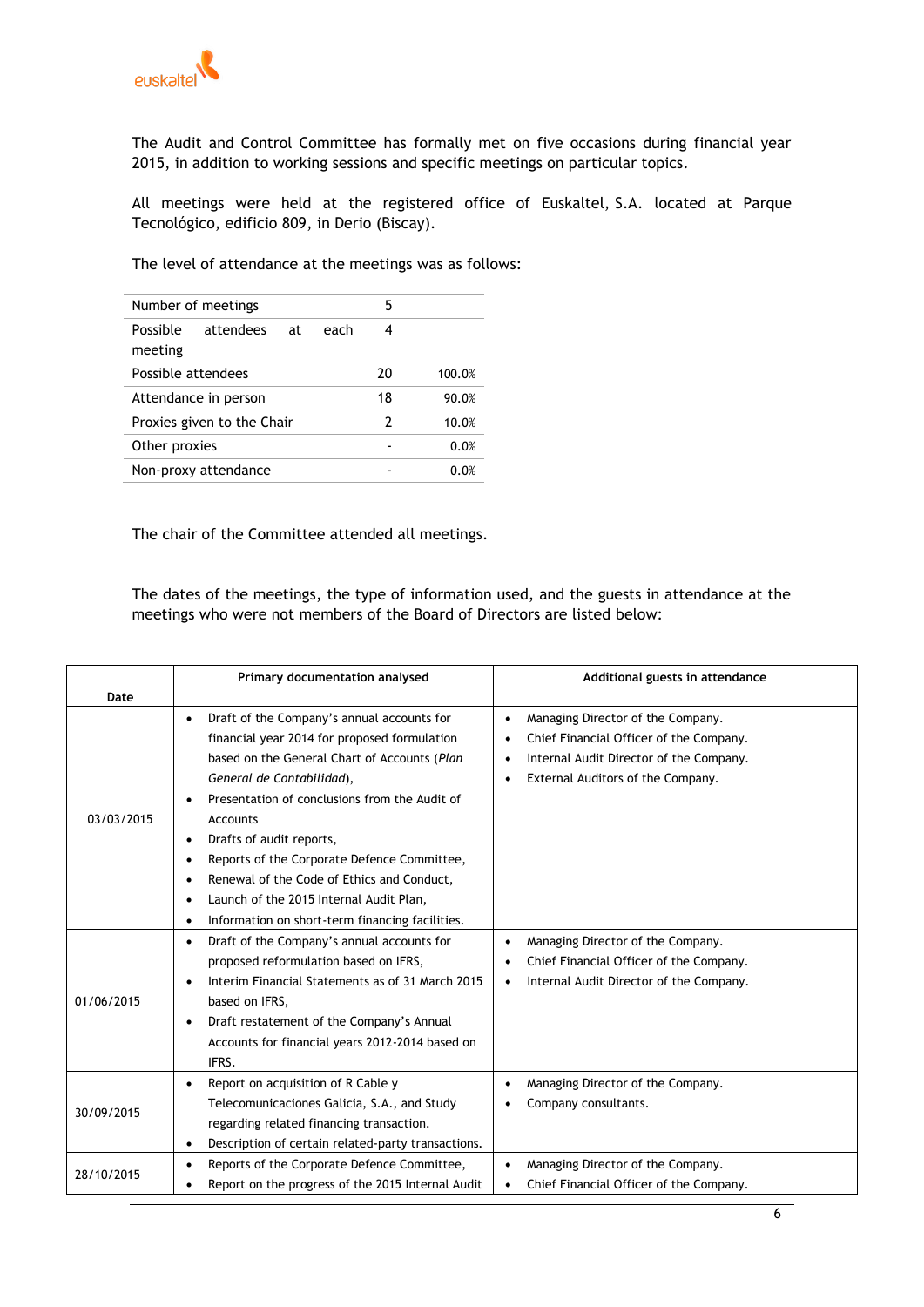

|            | Plan,                                                          | Internal Audit Director of the Company.              |
|------------|----------------------------------------------------------------|------------------------------------------------------|
|            | Proposed update of the 2015 Internal Audit Plan<br>٠           |                                                      |
|            | due to change in risk assessment derived from                  |                                                      |
|            | the IPO,                                                       |                                                      |
|            | Proposed corporate risk map,<br>٠                              |                                                      |
|            | Recording of Internal Control Recommendations<br>٠             |                                                      |
|            | for follow-up.                                                 |                                                      |
|            | External audit plan for financial year 2015,<br>٠              | Managing Director of the Company.                    |
|            | updated with inclusion of IPO and R Cable                      | Chief Financial Officer of the Company.              |
|            | acquisition,                                                   | Internal Audit Director of the Company.<br>$\bullet$ |
|            | Reports of the Corporate Defence Committee,<br>٠               | External Auditors of the Company.                    |
|            | External report on certification of the crime<br>$\bullet$     |                                                      |
|            | prevention Management System implemented at                    |                                                      |
| 16/12/2015 | the Company,                                                   |                                                      |
|            | Report on significant holdings in the Company's<br>٠           |                                                      |
|            | share capital,                                                 |                                                      |
|            | Report on the progress of the 2015 Internal Audit<br>$\bullet$ |                                                      |
|            | Plan,                                                          |                                                      |
|            | Proposed draft of the 2016 Internal Audit Plan,<br>٠           |                                                      |
|            | Recording of Internal Control Recommendations<br>$\bullet$     |                                                      |
|            | for follow-up.                                                 |                                                      |

# The main activities of the Audit and Control Committee in financial year 2015 were:

| Duties relating to                        | Main activities performed                                                                            |
|-------------------------------------------|------------------------------------------------------------------------------------------------------|
| Information<br>and<br>internal<br>control | There was a detailed analysis was made of all annual and interim economic/financial<br>$\bullet$     |
| systems                                   | information issued by the Company, particularly information related to the IPO process.              |
|                                           | There was a discussion of the draft audit reports on the annual accounts and others<br>$\bullet$     |
|                                           | reports issued by the Company's external auditors.                                                   |
|                                           | There was follow-up on the internal control recommendations reported on by the                       |
|                                           | Company's auditors, both for financial year 2014 and for those reported in financial year<br>2015.   |
|                                           | The Internal Audit Plans for financial years 2015 and 2016 were approved, and note was               |
|                                           | taken of the annual report on Internal Audit activities for financial year 2015.                     |
|                                           | There was follow-up on the Internal Audit Plan for financial year 2015, with special<br>$\bullet$    |
|                                           | attention to the degree of implementation by Senior Management of the recommendations                |
|                                           | of Internal Audit.                                                                                   |
|                                           | There was follow-up on the management of the communication channel established for<br>$\bullet$      |
|                                           | confidential communication by employees of any matters they deem appropriate with                    |
|                                           | regard to the Code of Ethics and Financial Information.                                              |
| External auditor                          | A proposal was brought before the Board to appoint the Company's Auditor to be the<br>$\bullet$      |
|                                           | auditor of the consolidated group formed by Euskaltel and its subsidiaries.                          |
|                                           | Various meetings were held with the external auditors, including meetings dealing with               |
|                                           | topics related to ensuring their independence, changes in accounting rules, and the results          |
|                                           | of their work, among other topics.                                                                   |
| Risk policy and risk management           | Note was taken of the Company's Corporate Risk Map, prepared with the help of an<br>$\bullet$        |
|                                           | outside specialist in accordance with recognised standards.                                          |
|                                           | The risk factors mainly affecting the Company were identified and made public (by means<br>$\bullet$ |
|                                           | of the IPO prospectus).                                                                              |
|                                           | A detailed analysis was set out of the Company's Risk Management system, incorporating<br>$\bullet$  |
|                                           | the entire Consolidated Group.                                                                       |